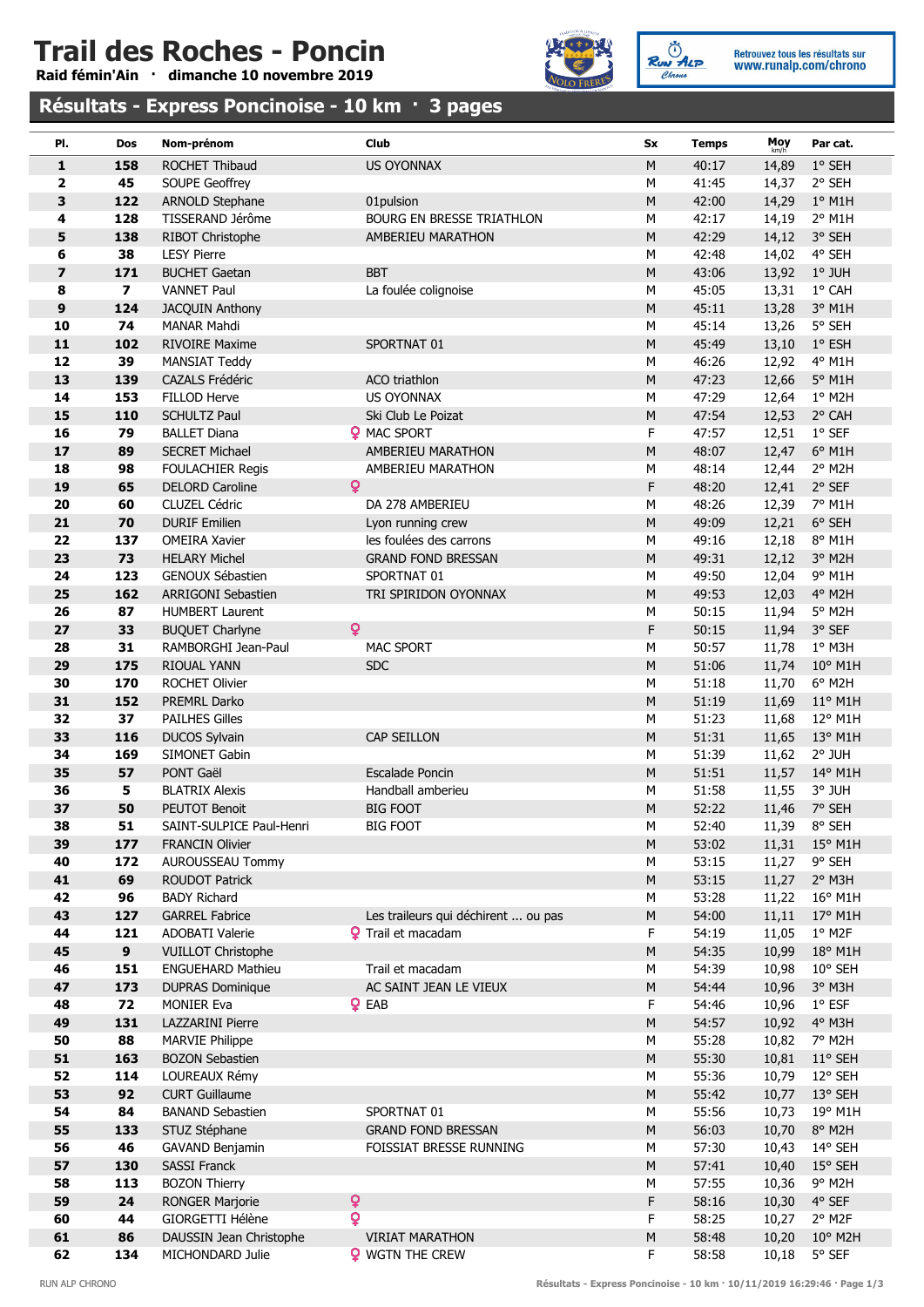# Trail des Roches - Poncin

Raid fémin'Ain · dimanche 10 novembre 2019



RUN ALP

Retrouvez tous les résultats sur<br>WWW.runalp.com/chrono

### Résultats - Express Poncinoise - 10 km · 3 pages

| PI. | Dos                     | Nom-prénom                 | <b>Club</b>                  | Sx        | <b>Temps</b> | Moy<br>km/h | Par cat.         |
|-----|-------------------------|----------------------------|------------------------------|-----------|--------------|-------------|------------------|
| 63  | 20                      | <b>DUCLOS Sarah</b>        | ò                            | F         | 58:59        | 10,17       | $1°$ M1F         |
| 64  | 85                      | <b>TISSOT Fabien</b>       |                              | M         | 59:19        | 10,12       | 16° SEH          |
| 65  | 59                      | <b>REBOUL Nadine</b>       | Q                            | F         | 59:39        | 10,06       | 1° M3F           |
| 66  | 55                      | PIROD Annick               | Q                            | F         | 59:40        | 10,06       | 3° M2F           |
| 67  | 161                     | <b>BERNARD Willy</b>       |                              | ${\sf M}$ | 1:00:03      | 9,99        | 20° M1H          |
| 68  | 166                     | <b>DONIN Christian</b>     |                              | M         | 1:00:32      | 9,91        | 11° M2H          |
| 69  | 28                      | <b>MAILLARD Daniel</b>     | <b>VCA</b>                   | ${\sf M}$ | 1:00:53      | 9,85        | 12° M2H          |
| 70  | 119                     | <b>PICARD Estelle</b>      | <b>Q</b> GRAND FOND BRESSAN  | F         | 1:00:57      | 9,84        | 2° M1F           |
| 71  | 54                      | LAFFAY Éric                |                              | M         | 1:00:57      | 9,84        | 5° M3H           |
| 72  | 56                      | SANCHEZ Francisco          |                              | M         | 1:00:59      | 9,84        | $1°$ M4H         |
| 73  | 71                      | <b>CHOPARD Joel</b>        |                              | M         | 1:01:16      | 9,79        | 6° M3H           |
| 74  | 64                      | <b>BOSSU Benoit</b>        |                              | M         | 1:01:19      | 9,79        | 21° M1H          |
| 75  | 21                      | LOCHE Jean Charles         |                              | M         | 1:02:33      | 9,59        | 22° M1H          |
| 76  | 108                     | PETIT Hubert               | SPORTNAT 01                  | M         | 1:02:55      | 9,54        | 23° M1H          |
| 77  | 117                     | <b>DUCOS Alice</b>         | <b>Q</b> CAP SEILLON         | F         | 1:03:13      | 9,49        | $1^{\circ}$ JUF  |
| 78  | 82                      | LAMBERT Philippe0          |                              | М         | 1:03:19      | 9,48        | 13° M2H          |
| 79  | 34                      | <b>BERNELIN Lorie</b>      | <b>?</b> AMBERIEU MARATHON   | F         | 1:03:26      | 9,46        | $2°$ JUF         |
| 80  | 83                      | <b>DENIS Justine</b>       | <b>2</b> AMBERIEU MARATHON   | F         | 1:03:32      | 9,44        | $6°$ SEF         |
| 81  | 68                      | GÂTEAU Baptiste            |                              | ${\sf M}$ | 1:03:32      | 9,44        | 17° SEH          |
| 82  | 58                      | <b>MONTEIRO Luis</b>       |                              | M         | 1:03:33      | 9,44        | 14° M2H          |
| 83  | 23                      | <b>STAELENS Jean-Louis</b> | <b>GRAND FOND BRESSAN</b>    | М         | 1:03:33      | 9,44        | 7° M3H           |
| 84  | 157                     | <b>MONOD Clemence</b>      | ò                            | F         | 1:03:36      | 9,43        | 2° ESF           |
| 85  | 112                     | <b>BOURDEAU Zoé</b>        | Q                            | F         | 1:04:09      | 9,35        | 3° ESF           |
| 86  | 167                     | FIEVET Jennifer            | ò                            | F         | 1:04:17      | 9,33        | 7° SEF           |
| 87  | 78                      | PERRIN Benjamin            |                              | M         | 1:04:19      | 9,33        | 18° SEH          |
| 88  | 53                      | SPERDUTI Emilie            | ò                            | F         | 1:04:27      | 9,31        | 3° M1F           |
| 89  | 99                      | <b>GENOUD Elodie</b>       | 9 les foulées des carrons    | F         | 1:04:57      | 9,24        | 8° SEF           |
| 90  | 66                      | <b>MERLE Steffy</b>        | <b>?</b> VIRIAT MARATHON     | F         | 1:04:58      | 9,24        | 9° SEF           |
| 91  | $\overline{\mathbf{4}}$ | <b>BOIS Franck</b>         | <b>UAC Morestel</b>          | M         | 1:05:14      | 9,20        | 15° M2H          |
| 92  | 93                      | <b>TONDEUR Violaine</b>    | ò                            | F         | 1:05:19      | 9,19        | 10° SEF          |
| 93  | 168                     | COUILLOUD Bernard          |                              | ${\sf M}$ | 1:05:42      | 9,13        | 8° M3H           |
| 94  | 22                      | <b>FANGET Alexandra</b>    | ò                            | F         | 1:06:00      | 9,09        | $11^{\circ}$ SEF |
| 95  | $\pmb{8}$               | <b>JACOTY Joelle</b>       | ò                            | F         | 1:06:01      | 9,09        | 12° SEF          |
| 96  | 160                     | RUMIANO Jean-Louis         | AMBERIEU MARATHON            | М         | 1:06:13      | 9,06        | 9° M3H           |
| 97  | 125                     | <b>CHAMERLIN Carline</b>   | <b>Q</b> GRAND FOND BRESSAN  | F         | 1:07:59      | 8,83        | 13° SEF          |
| 98  | 76                      | <b>SANCHEZ Eva</b>         | Q                            | F         | 1:08:08      | 8,81        | 4° M1F           |
| 99  | 52                      | <b>CAMPESI Tiffany</b>     | ò                            | F         | 1:08:21      | 8,78        | 14° SEF          |
| 100 | 155                     | <b>BONNIER Vincent</b>     |                              | М         | 1:08:38      | 8,74        | 24° M1H          |
| 101 | 90                      | LHUILLIER Sabrina          | Q                            | F         | 1:09:05      | 8,69        | 15° SEF          |
| 102 | 49                      | <b>BOURGEOIS Jean Paul</b> |                              | М         | 1:09:07      | 8,68        | 10° M3H          |
| 103 | 107                     | <b>DEVAUX Nathalie</b>     | ò                            | F         | 1:09:30      | 8,63        | $5^\circ$ M1F    |
| 104 | 14                      | <b>PATURAL Patrice</b>     |                              | М         | 1:09:37      | 8,62        | 16° M2H          |
| 105 | $\bf 6$                 | <b>REYBARD Laurane</b>     | <b>Q</b> AS CPA              | F         | 1:09:56      | 8,58        | $16^{\circ}$ SEF |
| 106 | 132                     | <b>RANDU Mathilde</b>      | <b>Q</b> GRAND FOND BRESSAN  | F.        | 1:10:01      | 8,57        | 17° SEF          |
| 107 | 43                      | <b>BENOIT Céline</b>       | Q                            | F         | 1:10:02      | 8,57        | 18° SEF          |
| 108 | 25                      | <b>VIALLARD Anne</b>       | Q                            | F.        | 1:10:29      | 8,51        | 6° M1F           |
| 109 | 27                      | <b>BERNELIN Emilie</b>     | ¥                            | F         | 1:10:30      | 8,51        | 7° M1F           |
| 110 | 17                      | <b>PONTON Catherine</b>    | ò                            | F.        | 1:10:30      | 8,51        | 8° M1F           |
| 111 | 35                      | <b>NOTTON Julie</b>        | ò                            | F         | 1:10:35      | 8,50        | 19° SEF          |
| 112 | 36                      | CORCELLUT Sylvain          |                              | М         | 1:10:39      | 8,49        | 19° SEH          |
| 113 | 42                      | <b>MOREL Rachel</b>        | ò                            | F         | 1:10:39      | 8,49        | 9° M1F           |
| 114 | 15                      | PERRET Dorian              |                              | М         | 1:10:53      | 8,46        | 20° SEH          |
| 115 | $\mathbf{11}$           | <b>DUBOST Elodie</b>       | ò                            | F         | 1:10:54      | 8,46        | 20° SEF          |
| 116 | 75                      | <b>ZANOL Mallorie</b>      | <b>?</b> club alpin français | F         | 1:11:37      | 8,38        | 21° SEF          |
| 117 | 103                     | <b>FOURNEL Noëlla</b>      | ò                            | F         | 1:12:09      | 8,32        | 22° SEF          |
| 118 | 135                     | <b>FOURNEL Mathieu</b>     |                              | М         | 1:12:10      | 8,31        | 21° SEH          |
| 119 | 91                      | DAMAS David                |                              | M         | 1:12:30      | 8,28        | 22° SEH          |
| 120 | 111                     | <b>CHATARD Kevin</b>       | <b>VIRIAT MARATHON</b>       | М         | 1:13:00      | 8,22        | 23° SEH          |
| 121 | $\mathbf 1$             | <b>ROS Thierry</b>         |                              | М         | 1:13:36      | 8,15        | 17° M2H          |
| 122 | 95                      | <b>RUBAT Nathalie</b>      | Q                            | F.        | 1:14:10      | 8,09        | $10^{\circ}$ M1F |
| 123 | 18                      | <b>BRONNER David</b>       |                              | М         | 1:14:16      | 8,08        | 25° M1H          |
| 124 | 19                      | <b>MERCIER Fanny</b>       | $\overline{\mathbf{Q}}$      | F         | 1:14:16      | 8,08        | 23° SEF          |